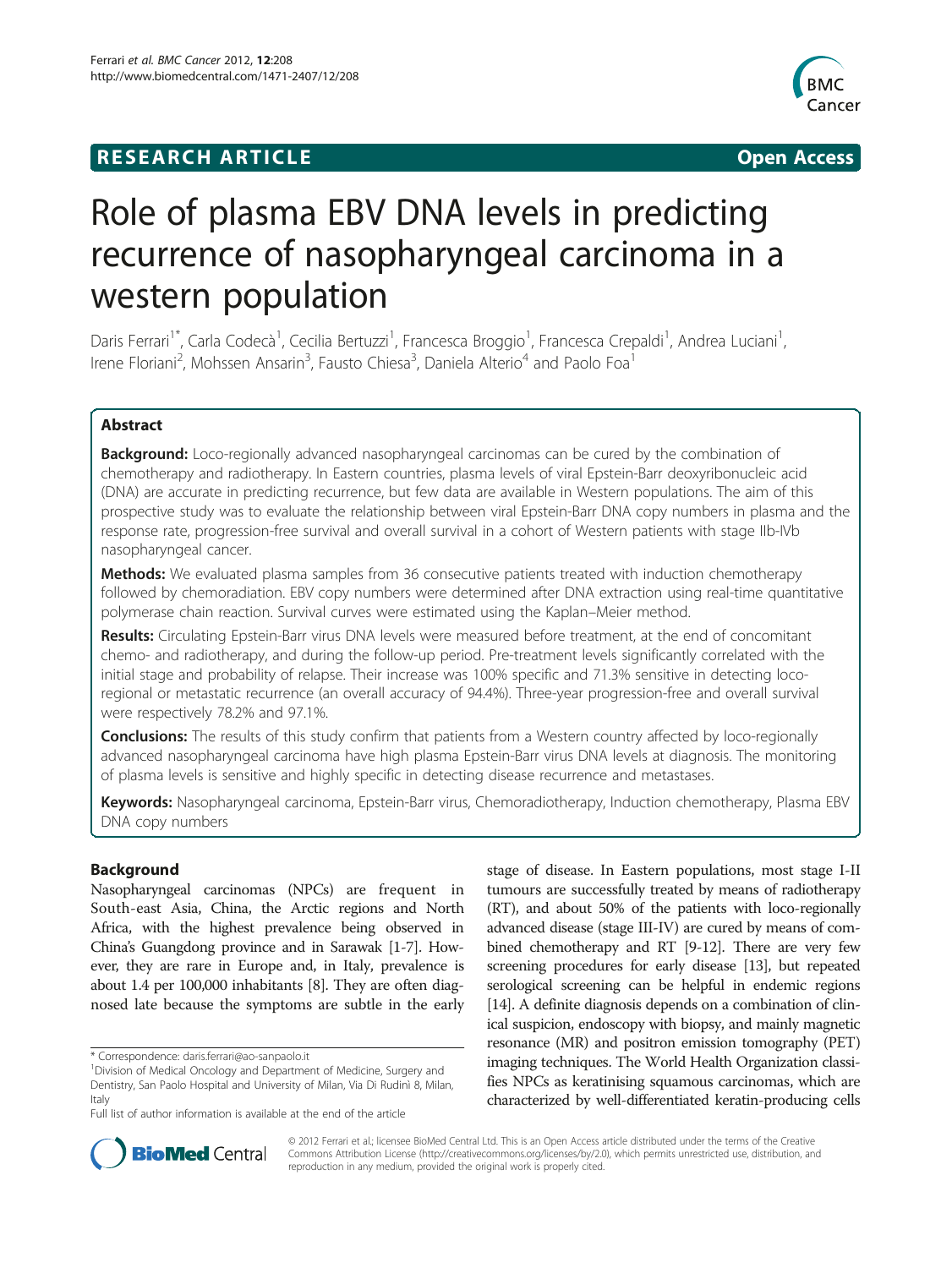(type I); non-keratinizing squamous cell carcinoma, differentiated (type IIa); non-keratinizing squamous cell carcinomas, undifferentiated (type IIb); basaloid squamous cell carcinomas (type III) [\[15](#page-5-0)].

Epidemiological studies have shown that the gamma– herpes Epstein-Barr virus (EBV) plays a major role in the pathogenesis of NPCs as they are endemic in areas where EBV infection is also endemic [\[16](#page-5-0)-[18\]](#page-5-0). Potentially EBV-induced carcinogenesis depends on the expression of a set of oncogenes: in particular, latent membrane protein 1 (LMP1) plays a role in preventing apoptosis and activating a number of signalling pathways such as nuclear factor k-B (NF-kB), mitogen-activated protein (MAP) kinases, and phosphoinositol-3-kinase (PI3K), thus favouring cell motility and suppressing immunogenic responses [[19,20\]](#page-5-0).

Following the demonstration of EBV in histological samples of NPCs [\[21,22\]](#page-5-0) and the presence of high titres of IgA antibody against a viral capside antigen (VCA) [[23,24\]](#page-5-0), it has been recently demonstrated that real-time quantitative polymerase chain reaction (PCR) can easily detect cell-free EBV DNA in the serum of NPC patients [[25-](#page-5-0)[29](#page-6-0)]. Previous studies have found different percentages of patients whose plasma was positive for EBV DNA and, sometimes, a significant proportion of patients with a low viral load, possibly due to differences in PCR methods [\[30\]](#page-6-0). The great majority of patients in endemic countries have high circulating levels of EBV DNA at diagnosis [[31\]](#page-6-0), and the higher the level, the greater the risk of recurrence. Furthermore recurrent/ metastatic disease can be heralded by an increase in plasma EBV DNA levels during follow-up [\[26](#page-5-0)].

There are few data concerning the role of EBV DNA in Western populations, but an Italian study has demonstrated similar behaviour in a low-incidence region in which EBV DNA may be of prognostic value [\[32](#page-6-0)]. The aim of this prospective study was to evaluate EBV DNA levels before treatment and during follow-up in a cohort of Western patients with loco-regionally advanced NPCs.

# Methods

Untreated patients with pathologically confirmed stage IIb-IVb NPC [[33](#page-6-0)] were considered eligible for study inclusion. The pre-treatment evaluation included a physical examination, the assessment of performance status, a complete blood cell count with differential, a biochemical profile, the quantification of plasma EBV DNA copy numbers, MR imaging, and the measurement of index lesions. The baseline imaging techniques included PET and computed tomography (CT) in the case of suspected metastasis.

The patients were treated by means of induction chemotherapy followed by concomitant chemo-radiotherapy (CRT). Induction chemotherapy consisted of three cycles

of cisplatin (CDDP) 100  $mg/m^2$  i.v. on day 1 and 5fluorouracil (5-FU) 1000  $g/m^2$ /day administered as a continuous intravenous infusion on days 1–4 (PF regimen), or three cycles of CDDP 75 mg/m<sup>2</sup> i.v. on day 1, docetaxel 75 mg/m<sup>2</sup> i.v. on day 1, and 5-FU 750 mg/m<sup>2</sup>/day administered as a continuous intravenous infusion on days 1–4 (TPF regimen), both repeated every three weeks. The chemotherapy was administered via a central venous catheter in an outpatient setting. During the TPF regimen, prophylactic antibiotics were given between the cycles. During RT, CDDP was administered as a 100 mg/m<sup>2</sup> intravenous infusion 60 minutes before radiation on days 1, 22 and 43. The patients were hydrated with mannitol and/or furosemide in order to maintain a high urine output. The intravenous anti-emetics given before CDDP included granisetron 3 mg and dexamethasone 8 mg.

Three-dimensional conformal RT was delivered in single daily fractions of 2 Gy on five days a week without interruptions. The planned total dose to the tumour and involved lymph nodes was 70 Gy in 35 fractions.

Tumour response was assessed by means of a clinical examination, endoscopy and MR using the response evaluation criteria in solid tumours (RECIST) [[34\]](#page-6-0) at the end of chemotherapy and 8–12 weeks after the completion of CRT. The patients were followed up by means of a clinical examination every two months during the first year, every three months for the following two years, and every six months thereafter. Salvage treatment after a relapse that was not eligible for surgery or re-irradiation consisted of four cycles of carboplatin AUC 5 and paclitaxel 175 mg/m<sup>2</sup> on day 1 q 21.

# Tissue samples

Formalin-fixed paraffin-embedded (FFPE) tissue blocks were retrieved from the archives of the Pathology Unit. Three 10 μm thick sections from each block were collected in a 1.5 mL tube, dewaxed with xylene, dehydrated with ethanol, and incubated overnight in a digestion buffer containing 50 mM Tris, pH 8, 5 mM EDTA, pH 8, 0.5% Tween20, and 10 μL proteinase K (20 mg/ml). After digestion, total DNA was purified using DNA QIAamp DNA MiniKit (Qiagen, Hilden, Germany) spin columns as indicated by the manufacturer. The quality of the DNA was tested by means of the multiplex amplification of four fragments of 100, 200, 300 and 400 bp as previously described [[35\]](#page-6-0), and was considered acceptable in the presence of at least the 100, 200 and 300 bp ladders. For each sample, 5 μL of total DNA was tested for the presence of the EBV DNA IR3 region (EBNA1) using previously described primers [\[36\]](#page-6-0). The EBNA 1 PCR is a simple method to detect EBV DNA even if in situ hybridization for EBV-encoded RNA (EBER-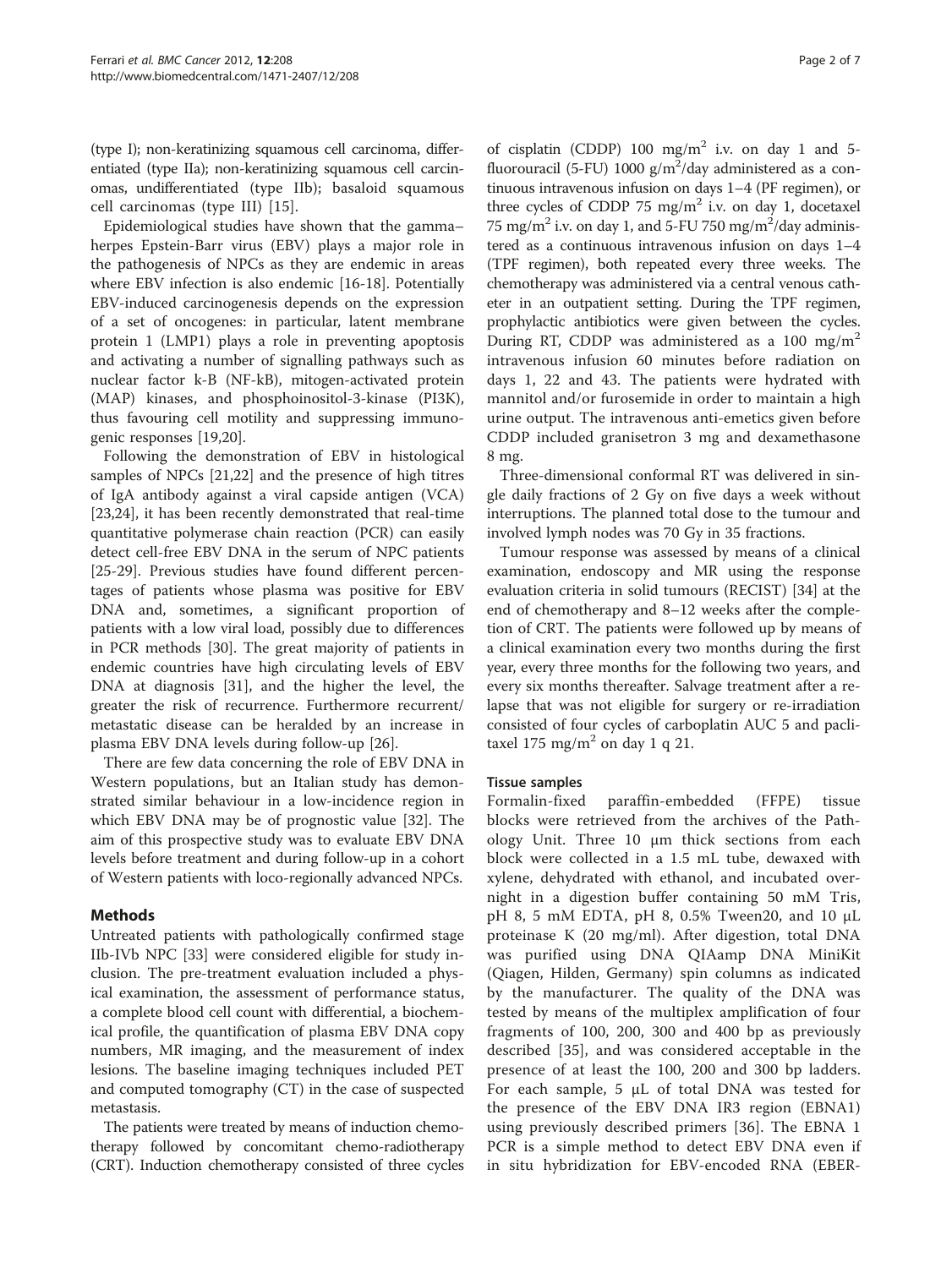RISH) can be considered the gold standard. The PCR was performed in a mixture containing 10 pmol of each primer (forward: 5'-GACGAGGGGCCAGGTACA GG-3'; reverse: 5'-GCAGCCAATGCTTCTTGGACGTT TTTGG-3'), 0.2 mmol/L dNTPs, 1.5 mmol/L MgCl2, and 1.25 U TaqGold polymerase (Applied Biosystems, Foster City, California, US) in a total volume of 50 μL. The thermocycling conditions consisted of 40 cycles at 94 °C for 10 min, 94 °C for 1 min, 55 °C for 1 min, and 72 °C for 1 min, followed by a final extension phase at 72 ° C for 7 min (Thermal cycler ABI 9700, Applied Biosystems, Foster City, California, US). Appropriate positive and negative controls were used in each experiment. Ten microlitres of PCR products were run on a QIAxcel System (Qiagen, Hilden, Germany) and visualised using QIAxcel BioCalculator Sofware. The expected size of the PCR product was 241 bp.

# Plasma samples

EDTA plasma samples were collected, centrifuged at 1000 x g for 15 minutes, and then stored at −80 °C until further processing. EBV DNA copy numbers were evaluated before treatment, 1–2 weeks after CRT, and every six months during the follow-up period or in the case of a suspected or documented recurrence. The plasma samples were thawed and centrifuged at 20,000 x g for five minutes, and plasma DNA was extracted using a QIAamp DNA Blood MiniKit (Qiagen, Hilden, Germany). About 200–400 μL of each sample per column was used for DNA extraction, and the exact amount of extracted plasma was documented fin order to calculate the target DNA concentration. Fifty microlitres of distilled water was used to elute the DNA from the extraction column. The plasma concentrations of EBV DNA were measured by means of a real-time quantitative PCR assay of the *Bam* HI-W region of the EBV genome. The sequences of the forward and reverse primers were respectively 5'-CCCAACACTCCACCACACC-3' and 5'- TCTTAGGAGCTGTCCGAGGG-3'. A dual fluorescencelabelled oligomer, 5'-(FAM)CA CACACTACACACAC CCACCCGTCTC(TAMRA)-3', was used as a probe. The real-time quantitative PCR assay and reaction set-up procedures have been previously described in detail. The *Bam* HI-W region showed a strong correlation with the EBNA-1 PCR [[28\]](#page-6-0). Real-time quantitative PCR was performed using a Rotor Gene Q (Qiagen, Hilden, Germany) analyser, and the plasma concentrations of EBV DNA were expressed as the number of copies of the EBV genome per millilitre of plasma. Values of <350 copies/mL were considered normal on the basis of the analytical sensitivity of the test. Plasma EBV DNA levels were also evaluated in 20 control samples taken from patients with head-and-neck cancers other than NPC, none of which had values of  $>$ 350 copies/ml.

Informed consent was obtained from all of the patients, and the study protocol was approved by our local Ethics Committee.

# Statistical analysis

The aim of the study was to explore the relationship between plasma EBV DNA concentrations and progressionfree survival (PFS). Response to treatment and overall survival (OS) were also assessed. PFS was calculated from the first day of treatment to the date of relapse. The patients who had not experienced a recurrence by the analysis were censored at their last disease assessment. OS was defined as the time from the first day of treatment to the date of death due to any cause. At the time of analysis, the patients who were not reported as having died were censored at the date they were last known to be alive. Induction chemotherapy was started within three days of the date of diagnosis in all patients. Survival curves were estimated using the Kaplan-Meier method. Plasma EBV DNA concentrations were analysed as both continuous and categorical variables (<350 or >350 copies), and compared using the Mann–Whitney rank-sum test. Given the exploratory nature of the study, no formal sample size calculation was made. All of the statistical tests were two-sided, and a p-value  $< 0.05$  was considered statistically significant. The analyses were carried out using SAS software, version 9.1 (SAS Institute, Cary, North Carolina, US).

# Results

Thirty-six consecutive Italian patients with pathologically confirmed stage IIb-IVb NPC referred to the Oncology Department of San Paolo Hospital, Milan (Italy), were enrolled between October 2005 and August 2009. According to the American Joint Committee on Cancer (AJCC) classification,  $7<sup>th</sup>$  edition (33), 11 patients (30.6%) were in stage IIb, 16 (44.4%) in stage III, six (16.7%) in stage IVa, and three (8.3%) in stage IVb. Histology was type IIa in two cases (5.6%), and type IIb in the remaining 34 (94.4%). Twenty-six patients (72.2%) were males, and the median age was 52 years (range 29–58). Table [1](#page-3-0) shows the characteristics of the enrolled patients.

Before treatment, tumoral tissue from all of the patients contained EBV DNA. All but one patient had a plasma EBV DNA concentration of >350 copies/mL, with a median value of 4,701 (range 349–270,000) and an interquartile range (IQR) of 1,462-9,625. The stage IIb patients had significantly lower EBV DNA copy numbers ( $p = 0.007$ ) than those in stages III-IV patients (median 2,420; IQR 820–3,939 vs median 7,520 and IQR 3187–12,745).

Thirty-one patients (86.1%) received the PF induction chemotherapy regimen and five the TPF regimen. At the end of CRT, a complete response (CR) was achieved by 30 patients (83.3%, 95% CI 67.2- 93.6%) and a partial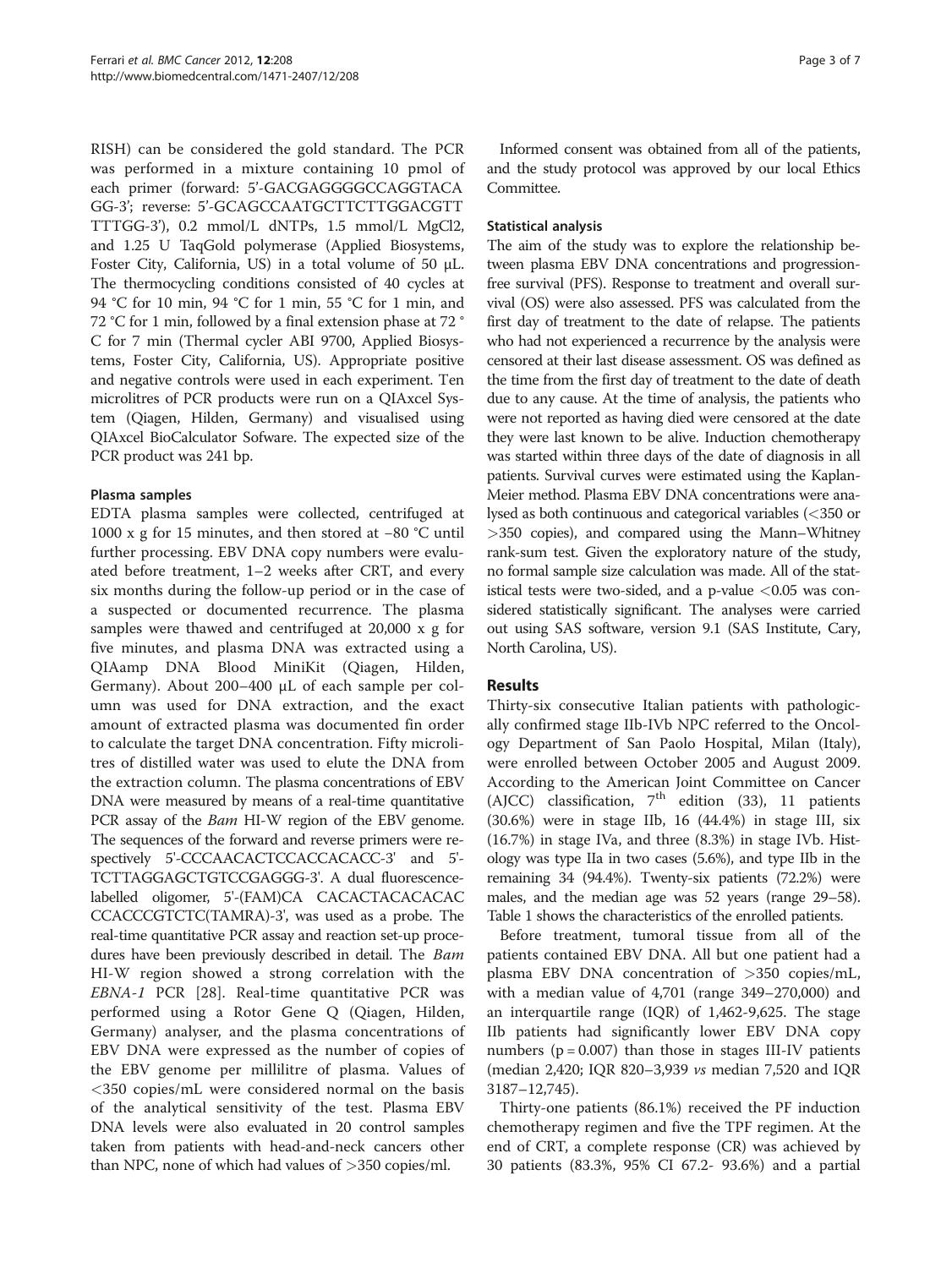#### <span id="page-3-0"></span>Table 1 Patients' characteristics

| Number of patients     | 36        |
|------------------------|-----------|
| Median age (years)     | 52.0      |
| Range                  | 29-58     |
| $Sex - n$ (%)          |           |
| Male                   | 26 (72.2) |
| WHO histology - n (%)  |           |
| lla                    | 2(5.6)    |
| IIb                    | 34 (94.4) |
| AJCC stage - n (%)     |           |
| IIb                    | 11(30.6)  |
| $\parallel \parallel$  | 16 (44.4) |
| IVa                    | 6(16.7)   |
| <b>IVb</b>             | 3(8.3)    |
| WHO Performance status |           |
| $\mathbf 0$            | 33 (91.7) |
| 1                      | 3(8.3)    |
| Positive EBV-DNA       | 36 (100)  |

WHO = World Health Organization.

AJCC = American Joint Committee on Cancer.

EBV = Epstein-Barr Virus.

response (PR) by the remaining six. EBV DNA levels had returned to below the threshold limit in all of the complete responders and four of the partial responders; the two partial responders with still high EBV DNA levels underwent a biopsy that failed to reveal the presence of tumour cells. No further treatment was given to the patients with a PR.

After a median follow-up of 36 months (IQR 24–48 months), seven patients had experienced recurrent disease (4 loco-regional and 3 metastatic), one of whom had died. Three-year PFS and 3-year OS were respectively 78.2% and 97.1% Figure [1](#page-4-0).

EBV DNA load monitoring seemed to be a reliable molecular marker for predicting recurrence as five of the seven patients who relapsed (sensitivity 71.3%, 95% CI 29.0%-96.3%) had EBV DNA copy numbers that were much higher than the limit of detection (900 and 2,135 copies/mL in two patients with loco-regional relapse; and 9,185, 15,290 and 4,398,000 copies/mL respectively in three patients with metastases). The loco-regional relapse in the remaining two patients was not heralded by an increase in EBV DNA levels (Table [2\)](#page-4-0) but by appearance of latero-cervical lymphadenopathy confirmed by node biopsy in one case (12 mm nodal relapse) and both nodal and nasopharyngeal biopsy in the second (respectively 11 mm and 17 mm; loco-regional relapse). MR imaging confirmed the diagnoses. The patient with the highest EBV DNA load died of disseminated disease 13 months after diagnosis.

None of the 29 patients who did not experience a recurrence had EBV DNA levels above the cut-off value during the follow-up, which suggests a specificity of 100% (95%CI 88.1-100%). The overall accuracy of plasma EBV DNA levels in truly detecting recurrence was 94.4% (34/36, 95%CI 81.3-99.3).

Median plasma EBV DNA concentrations were 270 copies/mL in the patients without recurrent disease and 2,135 copies/mL in the seven experiencing recurrence (p = 0.037). Pre-treatment EBV DNA concentrations significantly correlated with PFS at univariate analysis  $(p = 0.036)$ , but not after adjusting for stage  $(p = 0.051)$ .

#### **Discussion**

It has been demonstrated that NPCs are associated with EBV DNA infection as the virus infects the epithelial cells promoting the activation of proliferation signalling [[37\]](#page-6-0). Tumour cells release EBV DNA during treatment, and plasma EBV DNA levels correlate with tumour volume and TNM stage [[27,38-40\]](#page-6-0). Quantitative real-time PCR can detect circulating EBV DNA, and the concentration of short cell-free EBV DNA fragments can predict recurrence and survival. It has been shown that almost all NPC patients have variable pre-treatment EBV DNA copy numbers, and that the highest values correlate with a poor prognosis [\[41](#page-6-0)]. In the case of a CR, pre-treatment levels become undetectable after RT or CRT, whereas some patients with a PR, stable disease or progression tend to maintain high EBV DNA levels. It has been reported that patients receiving standard CRT can be stratified into subgroups on the basis of their pre- and post-treatment EBV DNA levels. Five-year OS and 5-year relapse-free survival are significantly better in the groups with low or high pre-treatment and undetectable post-treatment levels than in those with still detectable levels at the end of treatment [[41\]](#page-6-0).

In our study, 97% of the patients had pre-treatment levels of >350 copies/mL that significantly correlated with tumour stage (lower values in stage IIb than stages III-IV). According to Leung et al. [[40\]](#page-6-0) high pretreatment concentrations during early-stage NPCs are associated with the risk of distant metastases, and Lin et al. [\[38\]](#page-6-0) found that pre-treatment plasma EBV DNA concentrations were lower in patients with local recurrences than in those with distant metastases  $(1,311 \text{ vs } 1,311)$ 4,253 copies/mL) even if the difference was not statistically significant ( $p = 0.37$ ). They also described 10 patients (10.1%) with detectable EBV DNA levels one week after completing RT, seven of whom experienced a distant relapse, which reflects the importance of undetectable plasma EBV DNA levels in maintaining a disease-free state.

Hou et al. [\[39](#page-6-0)] found that both pre- and posttreatment EBV DNA concentrations were significantly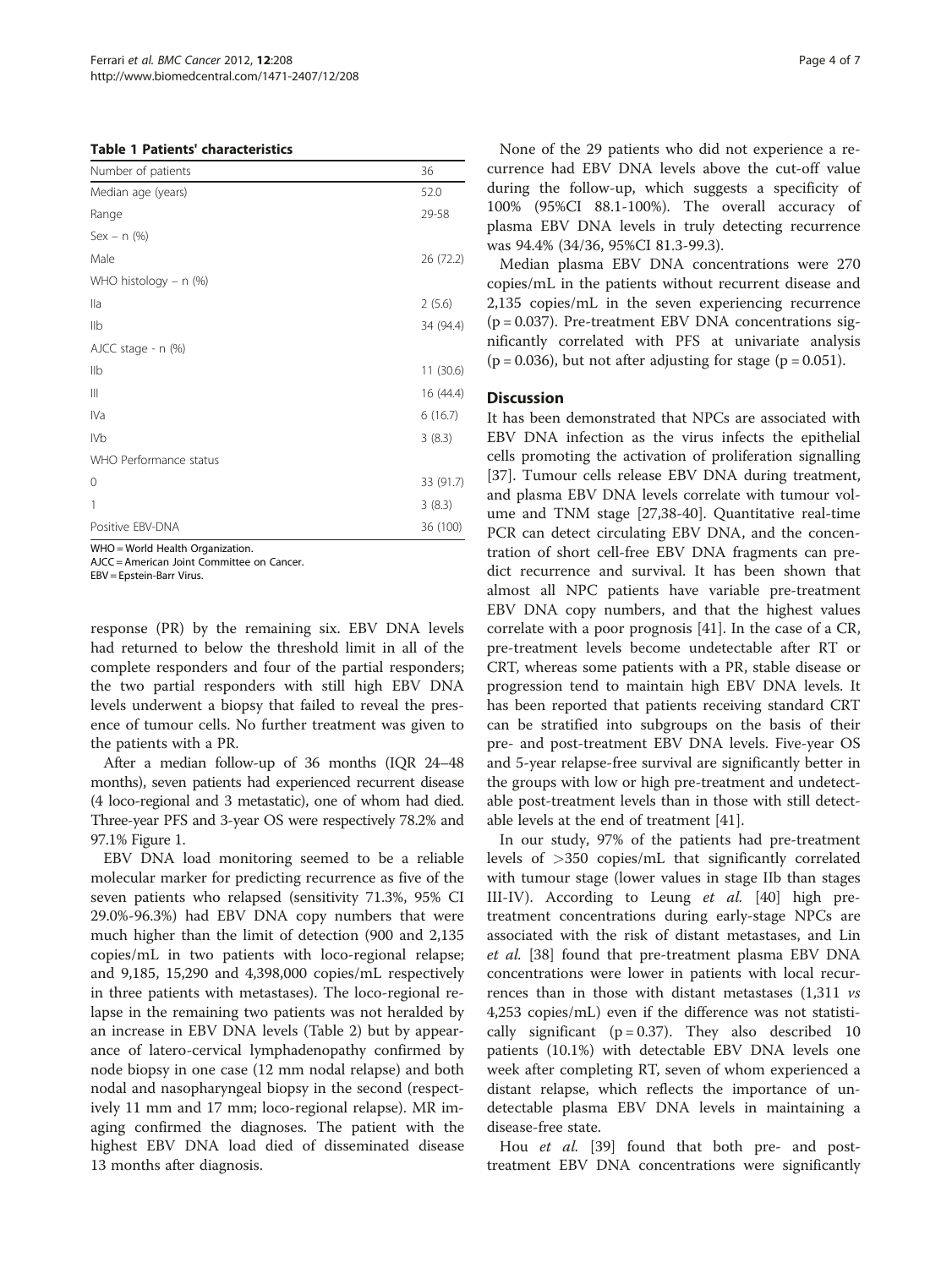<span id="page-4-0"></span>

higher in their patients with distant metastases than in those with long-term disease remission or local relapse. However, in this retrospective study, the post-treatment level was more important than the pre-treatment level in predicting metastases and survival. The same conclusion applies to the study of Chan et al. [\[42\]](#page-6-0), who found that a post-treatment level of >500 copies/mL in patients treated with RT significantly correlated with the poorest outcome, suggesting that this subgroup of patients should be treated more aggressively; on the contrary, levels of <500 copies/mL were associated with a better prognosis.

During the follow-up period in endemic countries, loco-regional recurrence or metastatic disease may be heralded by an increase in plasma EBV DNA levels, which can therefore be considered a useful marker for monitoring NPC patients. In a recent study, Wang et al.

#### Table 2 Recurring patients

| Patient Initial<br>No. | stage            | FRV DNA at<br>diagnosis<br>(copies/ml) | FRV DNA at the<br>end of treatment<br>(copies/ml) | FRV DNA at<br>recurrence<br>(copies/ml) | Time to<br>recurrence<br>(months) |
|------------------------|------------------|----------------------------------------|---------------------------------------------------|-----------------------------------------|-----------------------------------|
| 1                      | <b>T2N3</b>      | 290.000                                | $<$ 350                                           | 2,135                                   | 14                                |
| 2                      | T4N <sub>2</sub> | 9.600                                  | $<$ 350                                           | 900                                     | 25                                |
| 3                      | <b>T3N2</b>      | 12.745                                 | $<$ 350                                           | $<$ 350                                 | 18                                |
| 4                      | <b>T2N1</b>      | 3.300                                  | $<$ 350                                           | $<$ 350                                 | 26                                |
| 5                      | T2N3             | 87.425                                 | 7,820                                             | 4,398,000                               | 11                                |
| 6                      | <b>T3N2</b>      | 1.240                                  | $<$ 350                                           | 9.185                                   | 12                                |
| 7                      | T2N2             | 7.290                                  | 1,560                                             | 15.290                                  | 12                                |

EBV = Epstein-Barr Virus.

DNA = Deoxyribonucleic acid.

found that 36 out of 245 NPC patients (14.7%) had abnormal plasma EBV DNA levels that accurately predicted all of the NPC recurrences, and no disease was found in five patients with clinical signs of recurrence who were negative for EBV DNA. A PET scan helped in identifying the recurring lesions with a sensitivity, specificity and visual accuracy of respectively 81.8%, 77.1%, and 79.2% [[43](#page-6-0)].

In our study on a cohort of patients of Italian origin, we observed three cases of metastatic spread that correlated with very high plasma EBV DNA levels, which must be attributed to an enormous load of tumour cells releasing the virus in blood while replicating. We also found that pre-treatment EBV DNA copy numbers significantly correlate with initial stage (stage IIb  $\nu s$  stage III-IV) and PFS at univariate analysis. Furthermore, the quantification of plasma EBV DNA levels proved to be extremely specific in detecting loco-regional or distant recurrences as none of the disease-free patients showed an increase. Among the relapsing patients, all three with disseminated disease were easily detected by their high EBV DNA loads, whereas the load increased to  $>350$ copies/mL in only two of the four patients with locoregional recurrences, thus confirming that assaying EBV DNA is less reliable in the case of a limited volume relapse.

It has recently been shown that plasma EBV DNA clearance rates have predictive and prognostic value during the first month of palliative chemotherapy in patients with metastases [[44](#page-6-0)]. However, the study involved a small number of patients (34 treated with old chemotherapeutic drugs), and the unusually high response rate (41.2% CR) and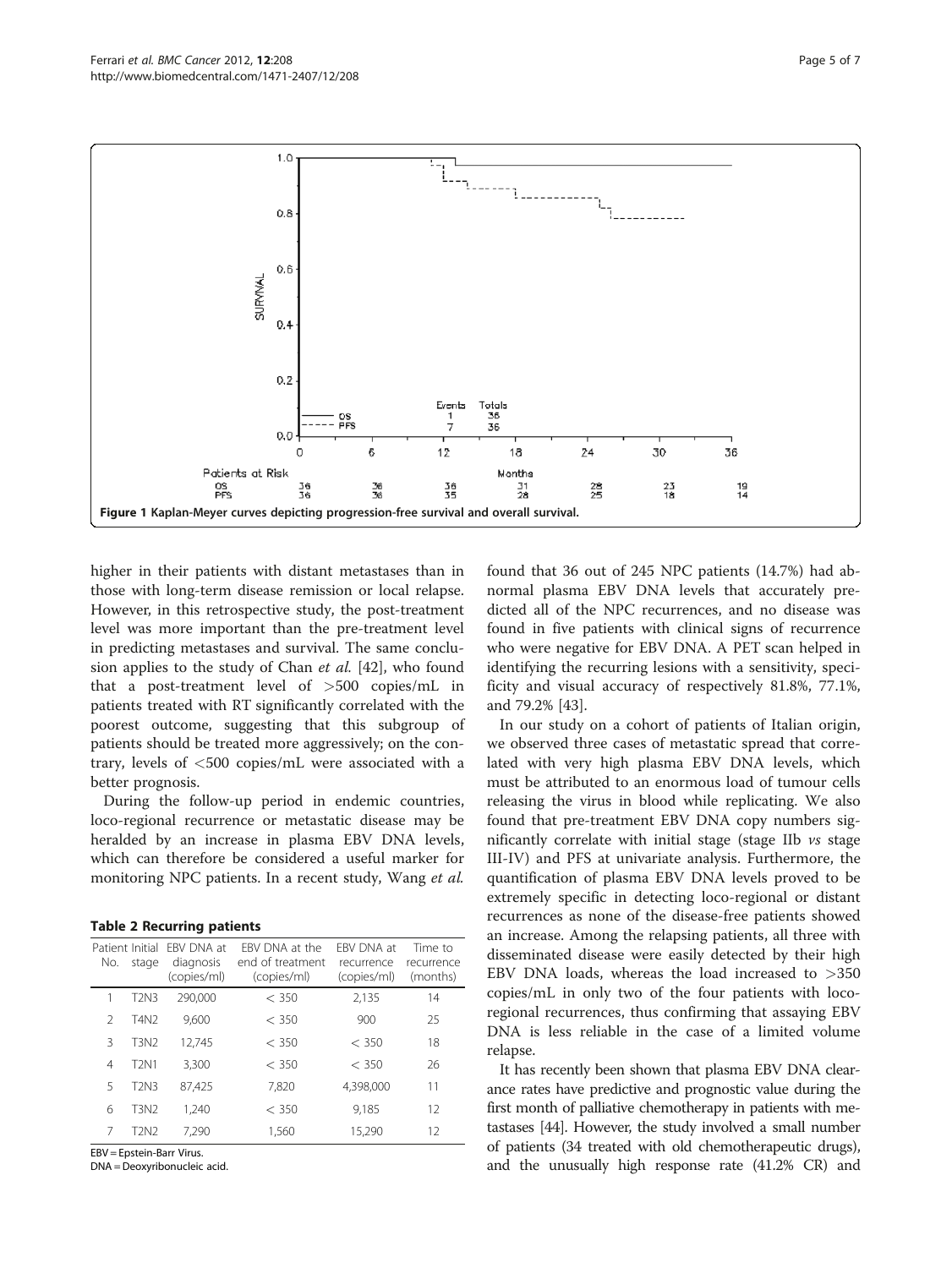<span id="page-5-0"></span>unusually long OS (median 28 months), which have never reported elsewhere [\[45,46\]](#page-6-0), suggest there may have been a selection bias. Furthermore, the need to analyse multiple plasma samples limits the usefulness of this method in clinical practice.

In a larger cohort of patients receiving chemotherapy for metastatic disease, monitoring EBV DNA levels proved to be useful in predicting which patients would survive longer (i.e. those with low pre-treatment and undetectable post-treatment levels) [\[47\]](#page-6-0), which is in line with our experience as some of our long-term survivors maintained low EBV DNA copy numbers years after the end of chemotherapy (data not shown).

# Conclusions

In an era of new biomolecular marker development, the measurement of plasma EBV DNA levels is as essential in the West as it is in the East. Given its high degree of accuracy, all NPC patients with loco-regionally advanced disease should be regularly monitored in order to detect any increase in plasma levels and diagnose recurrence as early as possible.

#### Competing interests

The authors declare that they have no competing interests.

#### Authors' contributions

DF and PF conceived the study and participated in its design and coordination. CC, CB, FB and FC participated in designing the study. AL and IF performed the statistical analysis. AM, FC and DA participated in coordinating the study. All of the authors read and approved the final manuscript.

#### Acknowledgements

We thank Barbara Cassani for her contribution to the writing of the Methods Section.

#### Author details

<sup>1</sup> Division of Medical Oncology and Department of Medicine, Surgery and Dentistry, San Paolo Hospital and University of Milan, Via Di Rudinì 8, Milan, Italy. <sup>2</sup>Istituto di Ricerche Farmacologiche Mario Negri, Via La Masa, Milan, Italy. <sup>3</sup>Head and Neck Surgery, European Institute of Oncology, Via Ripamonti, Milan, Italy. <sup>4</sup>Division of Radiotherapy, European Institute of Oncology, Via Ripamonti, Milan, Italy.

#### Received: 12 November 2011 Accepted: 16 May 2012 Published: 30 May 2012

#### References

- Parkin DM, Whelan SL, Ferlay J, Raymond L, Young J: Cancer Incidence in Five Continents. VIIth edition. Lyon: International Agency for Research on Cancer; 1997:814–815. IARC Scientific Publications No.143.
- 2. Parkin D: Cancer Burden in the year 2000. The global Picture. Eur J Cancer 2001, 37:S4–S66.
- Nielsen NH, Mikkelsen F, Hansen JP: Nasopharyngeal cancer in Greenland. The incidence in an Arctic Eskimo population. Acta Pathol Microbiol Scand 1977, 85:850–858.
- 4. Yu MC, Yuan JM: Epidemiology of nasopharyngeal carcinoma. Semin Cancer Biol 2002, 12:421–429.
- 5. Huang TB, Min HQ, Min HQ, Wang HM, Zhang EP, Hong MH: Nasopharyngeal Carcinoma Research. Guangzhou: Guangdong Science and Technology Press; 1998:6–12.
- Devi BCR, Pisani P, Tang TS, et al: High incidence of nasopharyngeal carcinoma in native people of Sarawak, Borneo Island. Cancer Epidemiol Biomarkers Prev 2004, 13:482–486.
- 7. Adham M, Kurniawan AN, Muhtadi AI, et al: Nasopharyngeal carcinoma in Indonesia: epidemiology, incidence, signs, and symptoms at presentation. Chin J Cancer 2012. doi[: 10.5732/cjc.011.10328.](http://dx.doi.org/10.5732/cjc.011.10328) Epub ahead of print.
- 8. Micheli A, Francisci S, Krogh V, Rossi AG, Crosignani P: Cancer prevalence in Italian cancer registry areas: the ITAPREVAL study. ITAPREVAL Working Group. Tumori 1999, 85:309–369.
- Heng DM, Wee J, Fong KW, Lian LG, Sethi VK, Chua ET, Yang TL, Khoo Tan HS, Lee KS, Lee KM, Tan T, Chua EJ: Prognostic factors in 677 patients in Singapore with non disseminated nasopharyngeal carcinoma. Cancer 1999, 86:1912–1920.
- 10. Sanguineti G, Geara FB, Garden AS, Tucker SL, Ang KK, Morrison WH, Peters LJ: Carcinoma of the nasopharynx treated by radiotherapy alone: determinants of local and regional control. Int J Radiat Oncol Biol Phys 1997, 37:985–996.
- 11. Qin DX, Hu YH, Yan JH, Xu GZ, Cai WM, Wu XL, Cao DX, Gu XZ: Analysis of 1379 patients with nasopharyngeal carcinoma treated by radiation. Cancer 1988, 61:1117–1124.
- 12. Ma J, Mai H, Hong M, Min HQ, Mao ZD, Cui NJ, Lu TX, Mo HY: Results of a prospective randomized trial comparing neoadjuvant chemotherapy plus radiotherapy with radiotherapy alone in patients with locoregionally advanced nasopharyngeal carcinoma. J Clin Oncol 2001, 19:1350–1357.
- 13. Zeng Y, Zhang LG, Wu YC, Huang YS, Huang NQ, Li JY, Wang YB, Jiang MK, Fang Z, Meng NN: Prospective studies on nasopharyngeal carcinoma in Epstein-Barr virus IgA/VCA antibody-positive persons in Wuzhou City, China. Int J Cancer 1985, 36(5):545–547. 15.
- 14. Ji MF, Yu YL, Cheng WM, Zong YS, Ng PS, Chua DT, Ng MH: Detection of stage I nasopharyngeal carcinoma by serologic screening and clinical examination. Chin J Cancer 2011, 30:120–123.
- 15. Chan JKC, Pilch BZ, KUO TT, Wenig BM, Lee AWM: World Health Organization: Pathology and Genetics Head and Neck Tumours. In Classification of Tumours. Tumours of the nasopharynx. Edited by Barnes L, Eveson JW, Reichart P, Sidransky D. Lyon:; 2005:81–106.
- 16. Gulley ML: Molecular diagnosis of Epstein-Barr virus-related diseases. J Mol Diagn 2001, 3(1):1–10.
- 17. Marks JE, Phillips JL, Menck HR: The National Cancer Database report on the relationship of race and national origin to the histology of nasopharyngeal carcinoma. Cancer 1998, 83:582–588.
- 18. Herrmann K, Niedobitek G: Epstein-Barr virus-associated carcinomas: facts and fiction. J Pathol 2003, 199:140–145.
- 19. Brooks L, Yao QY, Rickinson AB, Young LS: Epstein-Barr virus latent gene transcription in nasopharyngeal carcinoma cells: coexpression of EBNA1, LMP1, and LMP2 transcripts. J Virol 1992, 66:2689–2697.
- 20. Wang D, Liebowitz D, Kieff E: An EBV membrane protein expressed in immortalized lymphocytes transforms established rodent cells. Cell 1985, 43:831–840.
- 21. Mainou BA, Raab-Traub N: LMP1 strain variants: biological and molecular properties. J Virol 2006, 80:6458–6468.
- 22. Fahraeus R, Fu HL, Ernberg I, Finke J, Rowe M, Klein G, Falk K, Nilsson E, Yadav M, Busson P, Tursz T, Kallin B: Expression of Epstein-Barr virusencoded proteins in nasopharyngeal carcinoma. Int J Cancer 1988, 42:329–338.
- 23. Tsang RK, Vlantis AC, Ho RW, Tam JS, To KF, van Hasselt CA: Sensitivity and specificity of Epstein-Barr virus IGA titer in the diagnosis of nasopharyngeal carcinoma: a three-year institutional review. Head Neck 2004, 26(7):598–602.
- 24. Cheng WM, Chan KH, Chen HL, Luo RX, Ng SP, Luk W, Zheng BJ, Ji MF, Liang JS, Sham JST, Wang DK, Zong YS, Ng MH: Assessing the risk of nasopharyngeal carcinoma on the basis of EBV antibody spectrum. Int J Cancer 2002, 97(4):489-492.
- 25. Shotelersuk K, Khorprasert C, Sakdikul S, Pornthanakasem W, Voravud N, Mutirangura A: Epstein-Barr virus DNA in serum/plasma as a tumor marker for nasopharyngeal cancer. Clin Cancer Res 2000, 6:1046–1051.
- 26. Lo YM, Chan LY, Chan AT, Leung SF, Lo KW, Zhang J, Lee JC, Hjelm NM, Johnson PJ, Huang DP: Quantitative and temporal correlation between circulating cell-free Epstein-Barr virus DNA and tumor recurrence in nasopharyngeal carcinoma. Cancer Res 1999, 59:5452–5455.